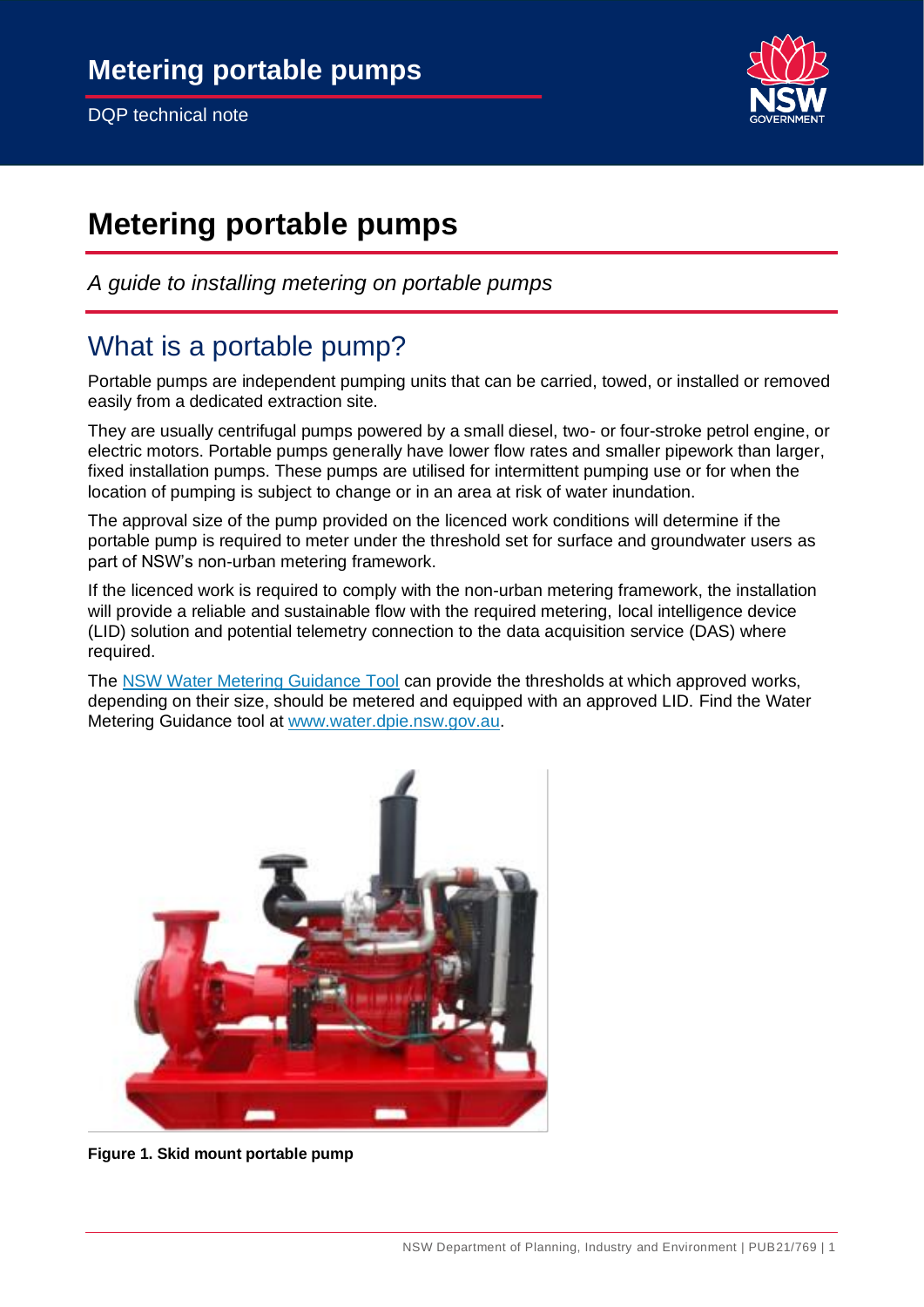# **Metering portable pumps**

DQP technical note





**Figure 2. Lightweight portable pump**



**Figure 3. Trailer mounted portable pump**



**Figure 4. Portable pump secured in position on a typical riverbank**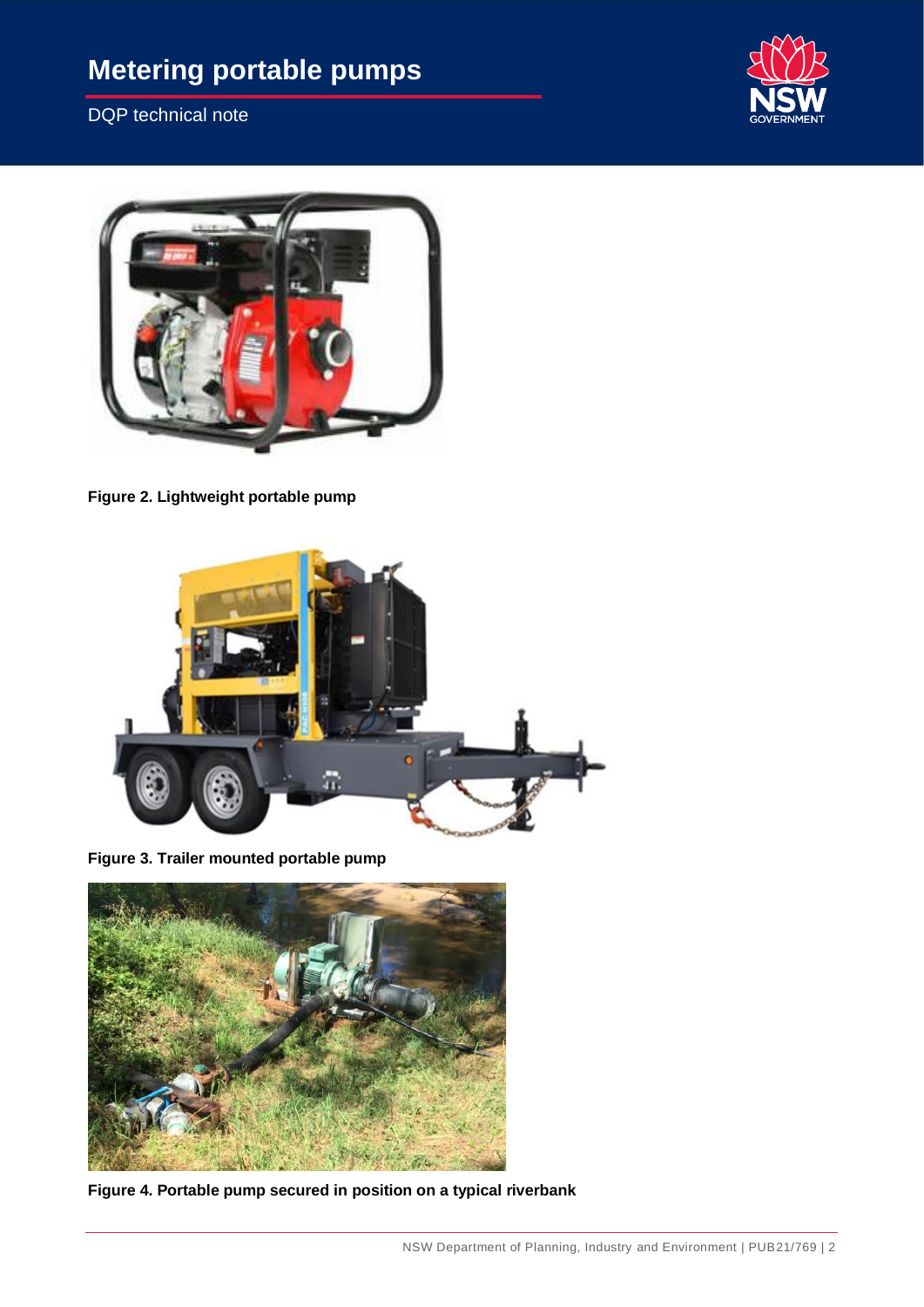#### DQP technical note



### Portable pump flow metering considerations

Works that are affected by the NSW non-urban water metering reforms must be compliant by their rollout date.

Flow meters for portable pump installations must follow the [pattern-approved flow meter](https://www.awe.gov.au/sites/default/files/documents/mdb-pattern-approved-non-urban-meters.pdf) installation conditions prescribed in AS4747.5-2013, *Meters for non-urban water supply, Part 5: Installation and commissioning of closed conduit meters fully charged*.

These meters have been certified and tested against *[NMI M 10-2 Meters Intended for the Metering](https://www.industry.gov.au/sites/default/files/2019-05/nmi_m_10-2.pdf)  [of Water in Full Flowing Pipes](https://www.industry.gov.au/sites/default/files/2019-05/nmi_m_10-2.pdf)*. This specification provides test methods for the pattern approval, and verification of water meters for full-flowing pipes designated as accuracy class 2.5 water meters. Find more information about pattern approval requirements at [www.measurement.gov.au.](http://www.measurement.gov.au/)

#### **Disturbances**

Correct installation ensures minimal disturbances through the flow meter and enables reliable and accurate water flow readings as required under the Water Management (General) Regulation 2018. Incorrect installation methods can cause errors in the measured water flow resulting in incorrect volume calculations and over or undercharging of the licence holder. These scenarios can be easily avoided by adhering to the flow meters manufacturing documentation and installation best practice quidelines.

Ensuring the pipework entering and exiting the flow meter is of solid and sound construction is a priority in these types of installations. The pipework should be well supported and at the appropriate length to suit the minimum distances required to reduce water flow disturbances. The required length of pipe is calculated by the actual diameter of the pipe x the recommended number of pipe diameters (DNs) outlined in the pattern-approved flow meter installation conditions.

The internal diameter of the pipework should match that of the nominal internal diameter of the flow meter to further reduce disturbances from mismatched pipe internal diameters.

Some manufacturers may promote in the specifications that a lower number of DNs could be achieved, such as three and zero, which indicates three DNs upstream and zero DNs downstream. In practice, however this type of installation rarely provides a reliable and trouble-free installation. Always allow as much pipe upstream and downstream as practical above and beyond the manufacturer's recommendations.



**Figure 5. The pipe diameter (DN) length of pipe measurements are calculated from the centre of the flow meter and not the flange or edge of the flow meter body**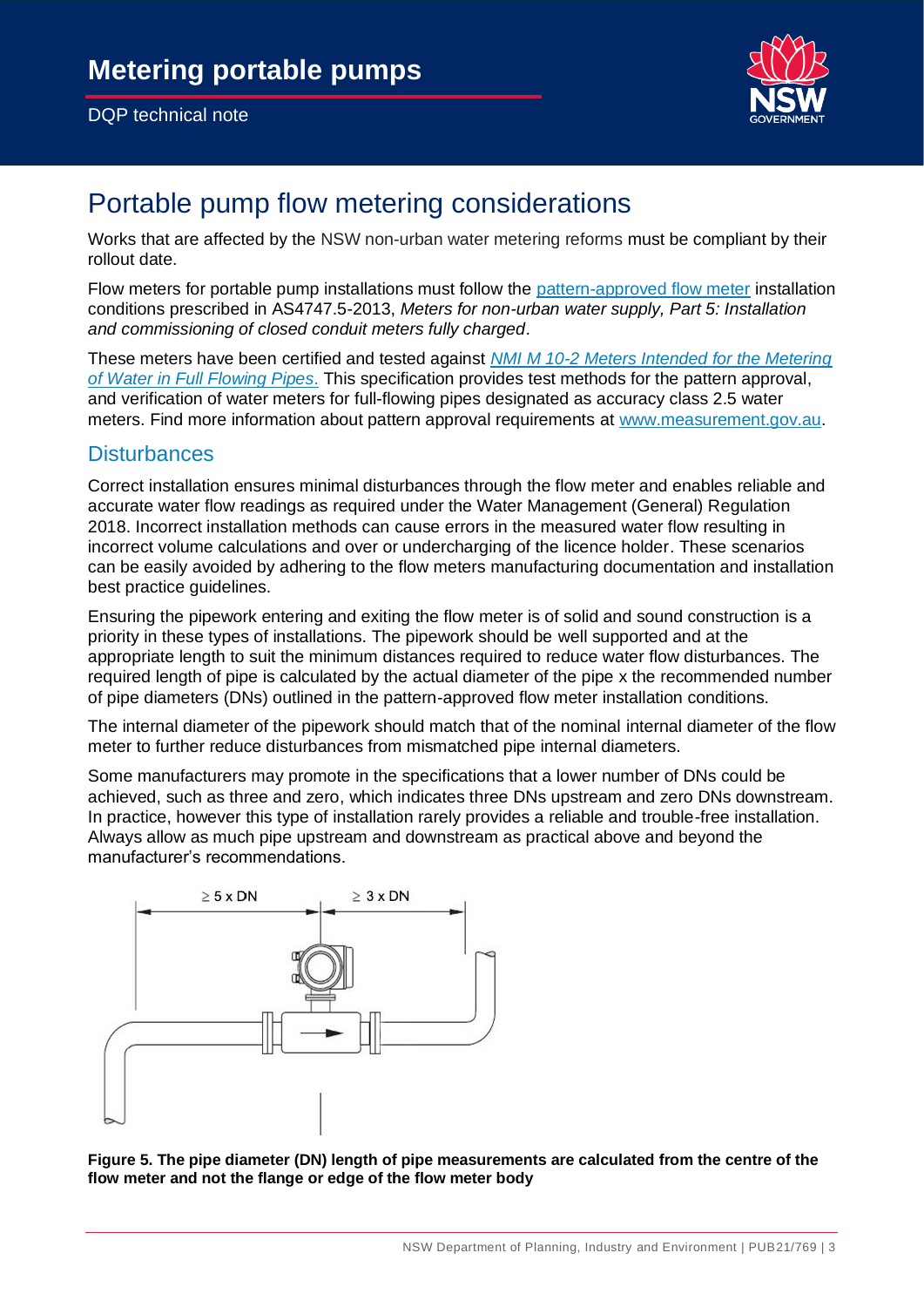

#### **Connections**

How the water lines are connected to the upstream and downstream flow meter pipe sections is up to the water user and could consist of lay-flat hose, steel or PVC pipe depending on the installation.

Typical portable pump hose connection types include:



**Figure 6. Lay flat hose connection fitting**



**Figure 7. Cam lock hose connection fitting**



**Figure 8. Lay flat hose with cam lock fittings attached**



**Figure 9. Suction hose with cam lock fittings**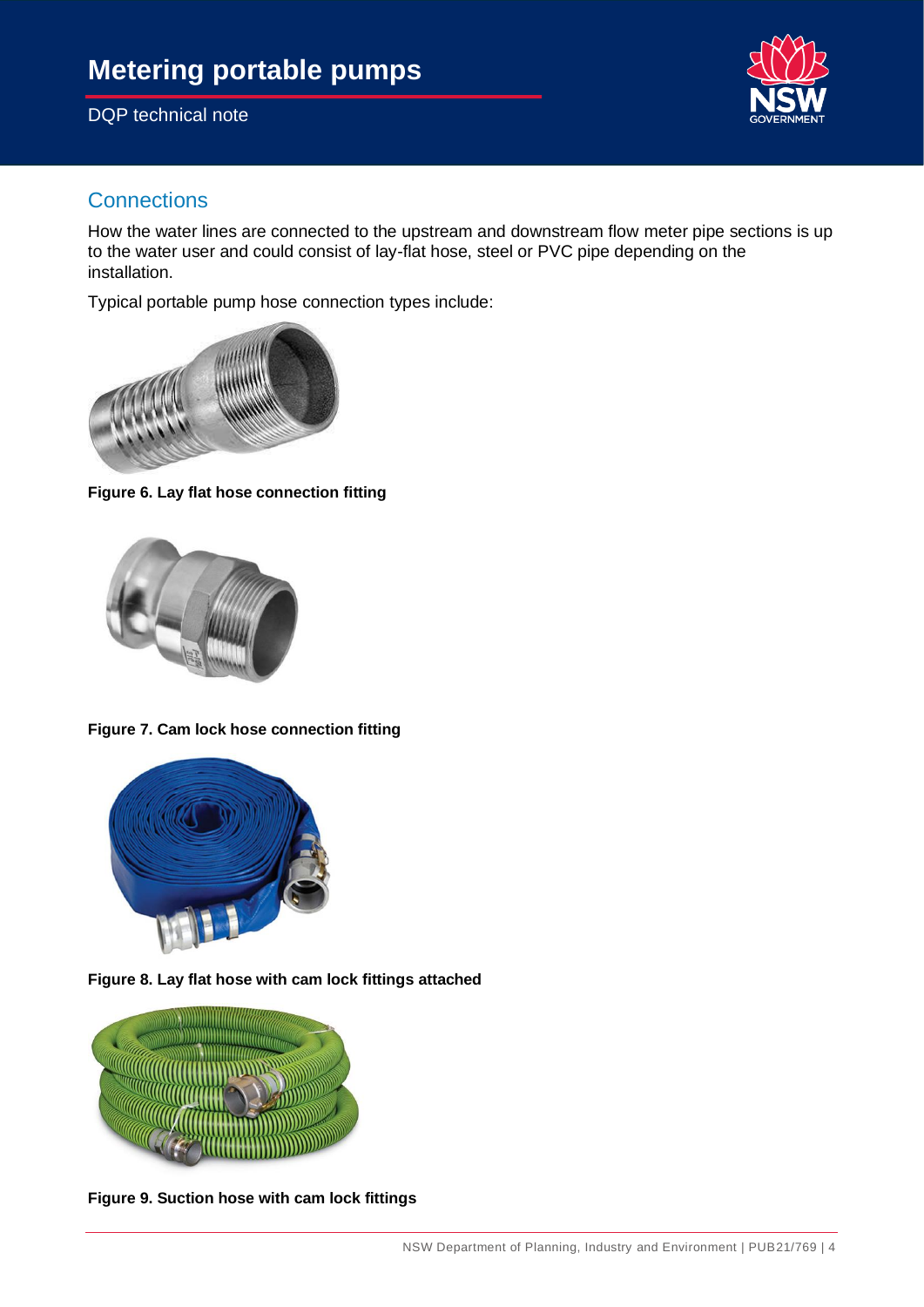

These connections must not compromise the security seals and the required upstream and downstream pipe sections of the flow meter.

When mounting a flow meter close to disturbance creating devices such as valves, bends, reducers, or pump impellers, it is imperative that as much distance as possible be allowed between the source of disturbance and the flow meter. The disturbance types and how to deal with them are outlined and detailed in the following standard and guides:

- [AS4747.5-2013 Meters for non-urban water supply,](https://infostore.saiglobal.com/en-au/standards/as-4747-5-2013-120120_saig_as_as_251743/) part 5: installation and commissioning of closed conduit meters fully charged. These meters have been certified and tested against:
	- o [NMI M 10-2 Meters Intended for the Metering of Water in Full Flowing Pipes](https://www.industry.gov.au/sites/default/files/2019-05/nmi_m_10-2.pdf) (via [www.measurement.gov.au\)](http://www.measurement.gov.au/)
- Irrigation Australia: [Understanding Flow Disturbances for Non-Urban Water Meters](https://www.irrigationaustralia.com.au/documents/item/1127) (via [www.irrigationaustralia.com.au\)](http://www.irrigationaustralia.com.au/).

Portable pump installation methods can create various other issues but generally, all disturbance creating devices should be kept as far away as practical from the flow meter section. To ensure a laminar flow, the solid and fixed straight sections of pipework should be bolted directly to the upstream and downstream sides of the flow meter. This pipework and flow meter should be sealed by the DQP with tamper-proof numbered seals as specified in the [NSW Non-Urban Water Metering](https://www.industry.nsw.gov.au/__data/assets/pdf_file/0017/312335/nsw-non-urban-water-metering-policy.pdf)  [Policy.](https://www.industry.nsw.gov.au/__data/assets/pdf_file/0017/312335/nsw-non-urban-water-metering-policy.pdf) Find the NSW Non-Urban Water Metering Policy at [www.water.dpie.nsw.gov.au.](https://water.dpie.nsw.gov.au/)

To ensure portable pump and flow meter manoeuvrability, keep solid upstream and downstream pipework lengths to a minimum. The length of flow meter pipework would depend on the DQP assessment of disturbances and installation methods used.

A certified portable pump installation will ensure a workable and sustainable solution is maintained. There will be no need for revalidation of the installation if the portable system is moved and returned to the same location.

### **Protection**

Another major consideration is mechanical support and structure around the flow meter to protect the equipment and sensitive electronics within the flow measuring device and the display.

The flow meter and attached pipework should be mounted and secured to a solid support. Such supports could include a steel or timber brace, skid, trailer, or similar device that allows for simple and safe relocation of the flow metering section without disassembly or disruption to the validated and sealed components of the flow meter installation.

Lifting points should be suitable to the structure and well balanced for the weight distribution of the pipework, structure and flow meter.

[Figure 10](#page-5-0) provides an example of a 100 mm flow meter and pipework mounted and well supported to a solid structure. There is a lifting support and protective structure fixed to the base to ensure safe and protected relocation. The flow meter is sealed via the DQP seals on each flange via seals through the flange bolts. The flow meter display and controls are also sealed via tamper proof seals as per AS4747.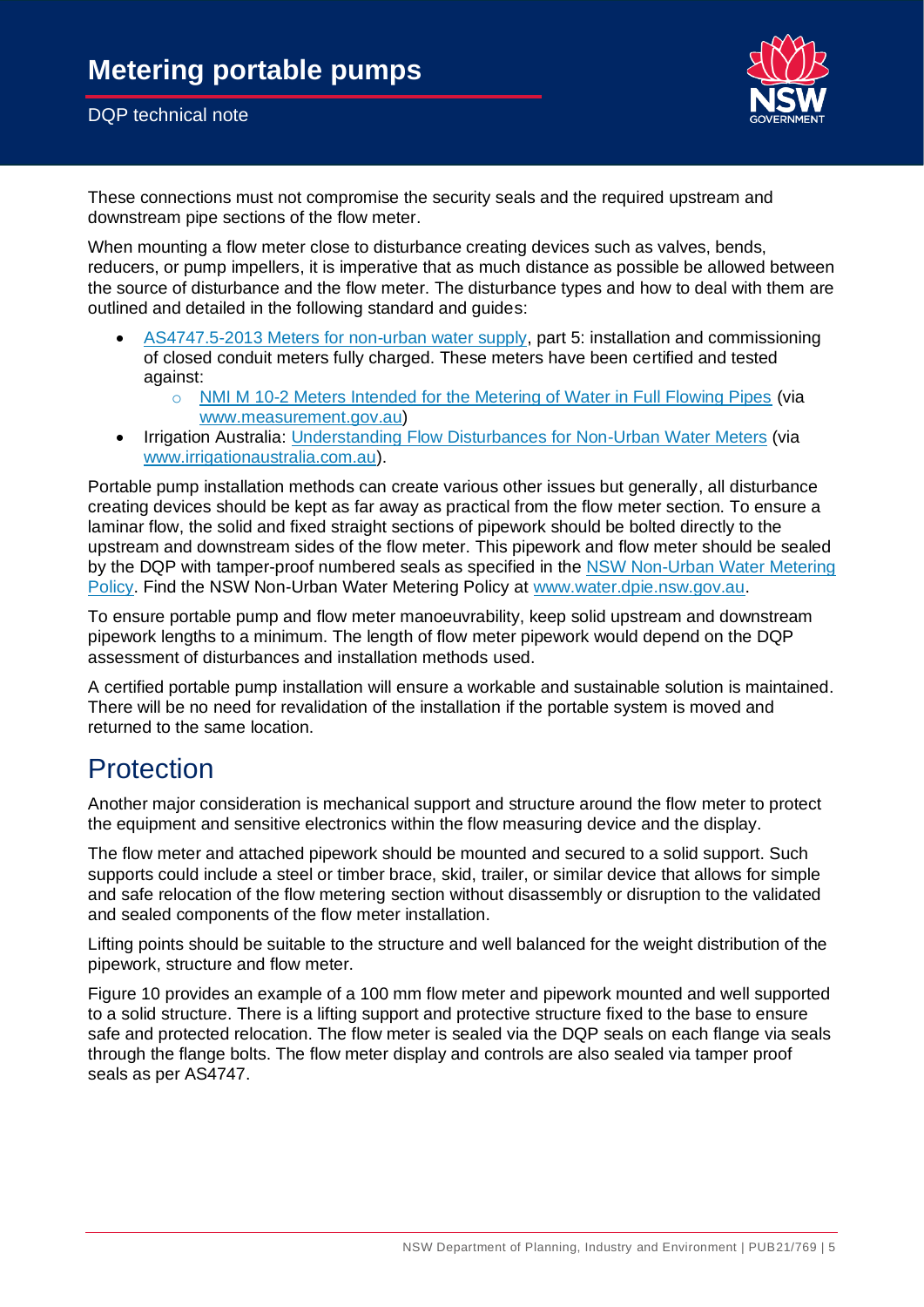



#### <span id="page-5-0"></span>**Figure 10. An example of a 100 mm flow meter and pipework mounted and well supported to a solid structure**

## Metering installation and tamper proof sealing

All metering equipment must have tamper-evident seals to secure the installation and show whether the equipment—including the meter itself, ancillary wiring, pipework, or other components—has been interfered with.





**Figure 11. DQP seals on the flange bolt and the flow meter termination enclosure**

Ongoing validation of metering equipment by a DQP is required. Validations should be done every five years, and in any other circumstances in which metering equipment is required to be validated by the [NSW Non-Urban Water Metering Policy](https://www.industry.nsw.gov.au/__data/assets/pdf_file/0017/312335/nsw-non-urban-water-metering-policy.pdf) found at [www.water.dpie.nsw.gov.au—](https://water.dpie.nsw.gov.au/)for example, when maintenance work affects the metrology of the meter.

If any damage occurs during relocation or the flow meter fails to read for any reason you must report the faulty metering equipment [under section 91i](https://www.waternsw.com.au/customer-service/service-and-help/forms/s91i-reporting-to-take-water-while-metering-equipment-is-not-operating-simplify) to WaterNSW. You will need to follow these steps if your metering equipment is not working properly: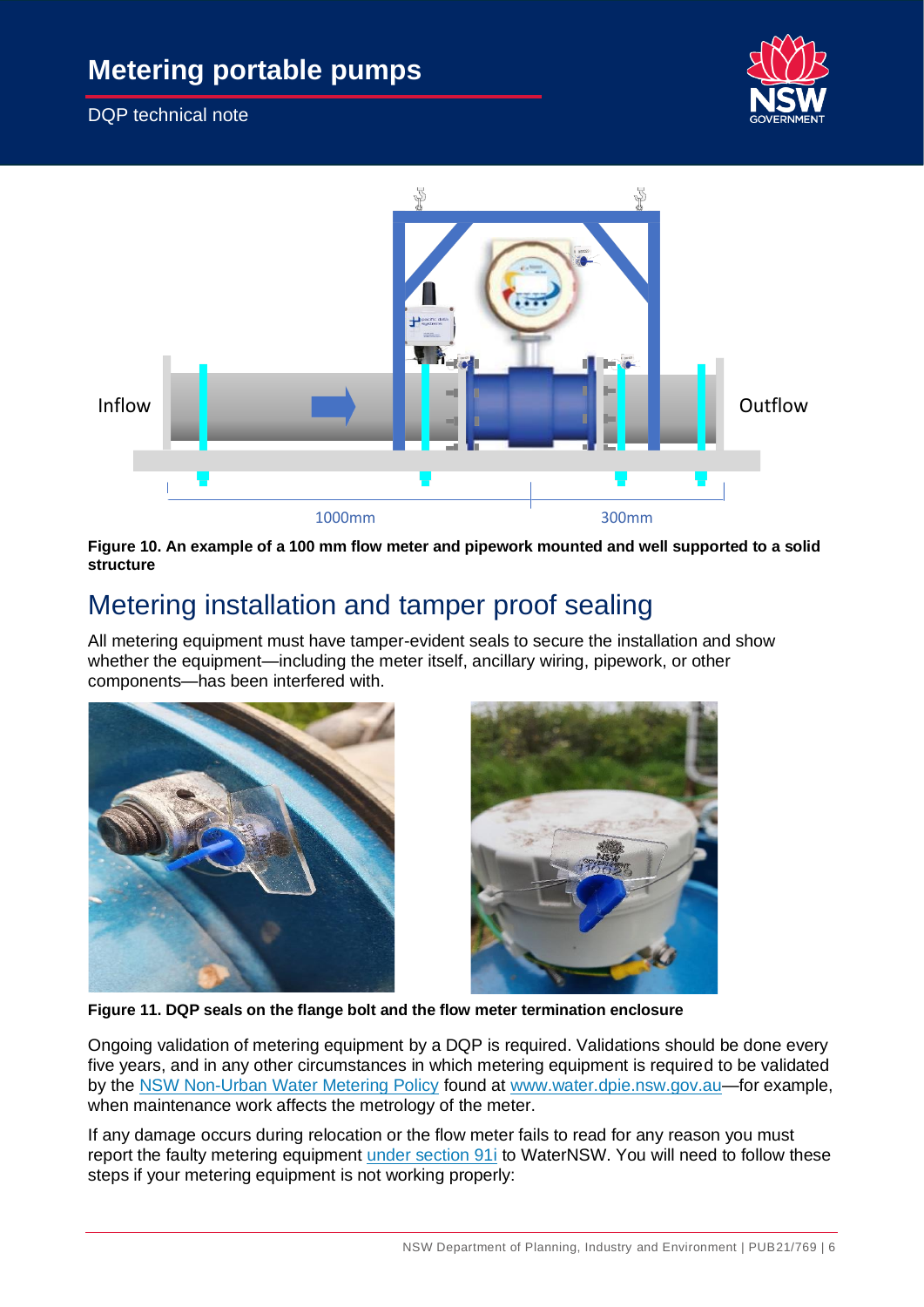#### DQP technical note



#### **1. Report the faulty meter within 24 hours using WaterNSW's** online self-reporting form at [www.waternsw.com.au/s91i](https://www.waternsw.com.au/customer-service/service-and-help/forms/s91i-reporting-to-take-water-while-metering-equipment-is-not-operating-simplify)**.**

- You will need to specify in the form how the water extracted will be measured while the metering equipment is faulty and report it in a logbook that will be provided to you once you have submitted the form.
- Failure to self-report within 24 hours is a breach of the *Water Management Act 2000* and will be referred to the Natural Resources Access Regulator (NRAR).
- **2. Repair or replace the metering equipment within 21 days and have it certified by a DQP.**
	- A list of DQPs can be found on [Irrigation Australia's](https://www.irrigationaustralia.com.au/) website at [www.irrigationaustralia.com.au.](http://www.irrigationaustralia.com.au/)
	- If the metering equipment cannot be repaired or replaced within 21 days of reporting it, you can apply to WaterNSW for an extension of up to 21 additional days. Visit [www.waternsw.com.au/s91i-extension](https://www.waternsw.com.au/customer-service/service-and-help/forms/s91i-extension-form) to apply.
- **3. Submit a S91i completion form to WaterNSW within 28 days including:**
	- the logbook used to record the water taken while the metering equipment was faulty
	- a copy of the validation certificate completed by the DQP
	- up to two photos of the new or repaired metering equipment.

The s91i completion form can be found at [www.waternsw.com.au/forms.](https://www.waternsw.com.au/customer-service/service-and-help/forms)

Further information and requirements are outlined and detailed in AS4747 and depending on the pipework configuration, some guidelines and best practice examples are provided in AS4747 Section 5, Appendix B.

## Data logging and telemetry requirements and local Intelligence devices (LIDs)

[The Water Management \(General\) Regulation 2018](https://legislation.nsw.gov.au/view/html/inforce/current/sl-2018-0480) sets out key technical requirements for data loggers and telemetry, and requires they meet any relevant requirements in the *Data logging and telemetry specifications 2021*.

Under NSW's metering rules, all surface water works, except for pumps below 200 mm, need to be fitted with an accurate meter and a compatible LID.

LIDs are very easily mounted to the pump or flow meter structure. They can be connected to the flow meter by the DQP as per the installation directions supplied with the LID and flow meter devices.

In the case of telemetry installations, a steel supporting pole can be installed to mount the antenna and solar panel (if required). The supporting pole will need to be installed and fixed to the flow meter or pumping structure for reliable and sustainable operations. This installation will generally be the same as other flow meter and LID installs but the antenna, support pole and LID must be part of the mobile structure and protected from damage or disconnection when in transit. The design may allow for a swivel or pivot pole design to lower and secure the antenna pole during movement and storage without the requirement for disconnection and tampering that would void the validation of the installation.

To enable the secure transmission of meter data, the DAS will collect and store data received from compatible LIDs. Data collected by the DAS will assist NRAR, WaterNSW and the department to undertake compliance and enforcement, billing, and other water management activities. Water users will also be able to access their information via a private online dashboard.

A compatible LID is one that meets the functional and security requirements of the DAS and has been installed by a DQP. In order to maintain a suitable level of data integrity throughout the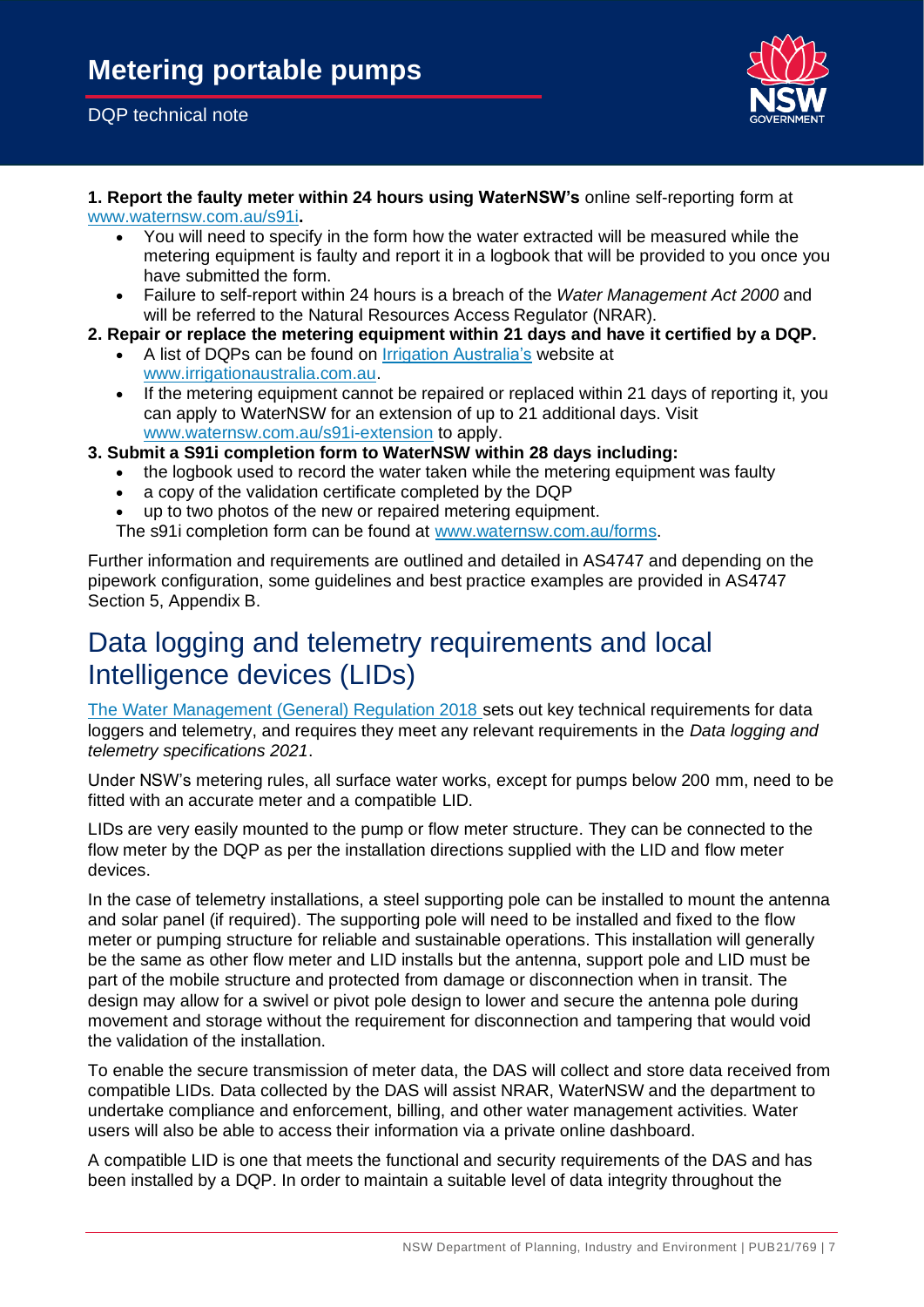

system, the department has created a set of [technical standards](https://water.dpie.nsw.gov.au/nsw-non-urban-water-metering/what-suppliers-of-metering-equipment-need-to-know) to quide manufacturers to develop compatible devices. The department maintains a [list of devices and solutions](https://water.dpie.nsw.gov.au/nsw-non-urban-water-metering/what-suppliers-of-metering-equipment-need-to-know/non-urban-metering) that have been tested and confirmed as meeting these requirements. Find the technical standards and list of compatible devices at [www.water.dpie.nsw.gov.au.](https://water.dpie.nsw.gov.au/)

If water users are not required to meet the telemetry requirements of the NSW non-urban metering rules, they may voluntarily enable their LID to communicate to the DAS via telemetry. This will alleviate the mandatory requirement for them to record and report their water take.

Further information about transitioning to telemetry and the [DAS](https://www.waternsw.com.au/__data/assets/pdf_file/0008/162890/Water-Customer-DAS-User-Guide-v1.0-Published-September-2020.pdf_081220.pdf) is available at [www.water.dpie.nsw.gov.au.](https://water.dpie.nsw.gov.au/)

#### Requirements to keep and provide records

New recording and reporting requirements will apply to all water users taking licensed water. The new requirements take effect on the rollout date applying to the relevant works. Visit [www.water.dpie.nsw.gov.au](https://water.dpie.nsw.gov.au/) to stay up to date with requirements.

## Removal and reinstating the portable equipment

The LID and associated equipment should be secured to the portable skid, trailer or similar device that allows for simple and safe relocation of the flow metering section. Keeping this all mounted together in a solid and sustainable way is important to maintain the reliability and serviceability of the pump site and flow meter. This equipment should be well supported and designed in such a way that retains the integrity, validation, and calibration of the instrument. No movement, disassembly, or disconnection of the LID from the flow meter should be required during removal or relocation of the flow meter system from the fixed pipework or installation site.

Generally, telemetry LIDs are set up to point to the communication tower that provides the best signal strength. Ideally the validated antenna compass bearings will be documented and detailed on the portable equipment for easy reinstatement of equipment after relocation. This process will ensure the signal strength and optimum communication is maintained with the DAS.

Another important consideration for portable pump installations along riverbanks is signal strength. Deep channel banks and vegetation may block direct sunlight for solar panels. Poor connectivity in these circumstances may determine that an approved data logger LID is more suitable. In circumstances where signal strength is not adequate to support approved LID functionality, it is recommended to contact the authority to discuss alternative pathways to compliance.

It is also important to ensure that when reinstating the portable pump station and flow meter that all internals of the pipework upstream and internal to the flow meter are clear and clean of any dirt and debris upon reconnection.

Portable pumps and flow meter assemblies that are attached to a registered trailer may need to be inspected for road worthiness and registration prior to moving the trailer across the farm or public roads. For more information, contact [Transport for NSW](https://roads-waterways.transport.nsw.gov.au/roads/vehicle-registration/index.html) at www.roadswaterways.transport.nsw.gov.au.

### Considerations for portable pumps taking from multiple extraction sites, access licences or water sources.

So water usage can accounted for against the correct entitlement, it is critical that metering equipment is associated with the correct works approval and water access licence information.